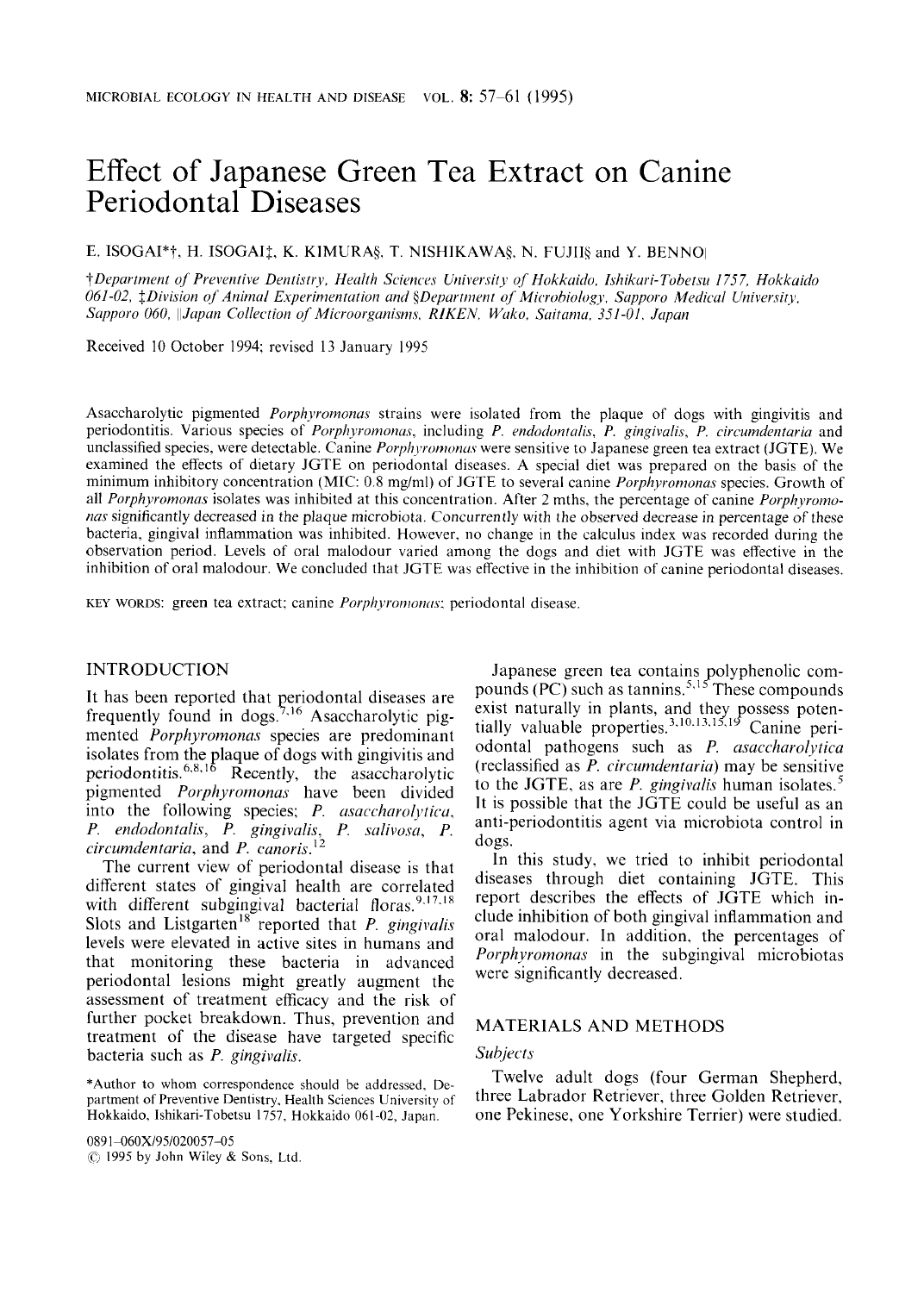# *Polyphenolic compounds from Japanese green tea and preparation of diet*

PC were extracted from the leaf of *Camellia sinensis* with 95 per cent hot ethanol. After filtration and charcoal treatment, samples were analysed for composition by high-performance liquid chromatography and gas chromatography, as previously described.' Various oral bacteria including the genus *Porphyromonas* were used for determination of minimum inhibitory concentration  $(MIC).$ <sup>5</sup> On the basis of the MIC results, a special diet with JGTE (0.8mg/g) was prepared by Funabashi Farm Co. (Chiba, Japan).

# *IdentiJication and examination of genus*  Porphyromonas

Subgingival plaque was taken from the maxillary premolars of the dogs with a scaler. Each specimen was immediately placed in sterile oxygenfree tubes containing 10 ml of GAM broth (Nissui *Co.,* Tokyo, Japan). CAM broth containing each specimen was placed in an anaerobic glove box (Hirasawa Co., Tokyo, Japan) with 80 per cent  $N_2$ -10 per cent H<sub>2</sub>-10 per cent CO<sub>2</sub>, as previously described.<sup>6</sup> The diluted suspension of each sample was plated on Brain heart infusion agar (Difco) with 7 per cent horse blood for total counts, and Brucella HK agar (Kyokuto Co., Tokyo, Japan) with 7 per cent horse blood for counts of genus *Porphyromonas* as black-pigmented bacteria. Identification of representative colonies was carried out using API **20A** and API-ZYM systems (API system S. **A.,** Montalieu, France). The count of the *Porphyromonas* was calculated from the number of colonies multiplied by the dilution factor. The total viable count and the percentage of *Porphyromonas* in the microbiota was calculated.

# *Inhibitory efect of Jupanese green tea extracts on growth of'* Porphyromonas

examined at the concentration of 0.8 mglml as Various strains of the *Porphyromonas (P. endo-*The growth inhibitory effect of PC was *control diet Period* 

#### *Parameters oj periodontal disease*

The degree of periodontal disease was estimated according to the criteria of the Gingival Index (GI) system by Löe and Silness<sup>11</sup> with some modifications described previously.<sup>7</sup> Gingival inflammation was examined on the buccal aspect of all teeth.

Formation of dental calculus was rated by means of the calculus index system which expresses the degree of oral hygiene in an index, described previously.<sup>7</sup> This method was a modified index system of the Oral Hygiene Index (OHI) by Green and Vermillion.<sup>2</sup>

Measurement of oral malodour was determined using a volatile sulphur compound sensor and methyl mercaptan standard (Tokuyama Soda Co., Tokyo, Japan) to assess oral malodour directly from three points in the oral cavity (e.g., on the dorsum of the tongue and two sites (right and left) near the specific periodontal pockets of maxillary premolar). Individual data were expressed as the mean. Production of volatile sulphur compounds from isolated *Porphyromonas* was also examined by the sensor.

#### *Experimental protocol*

All dogs were fed the commercial control diet (ES, Funabashi Farm Co., Chiba. Japan) for 1 mth, prior to being put on the experimental diet containing JGTE (0.8 mg/g) for 2 mths. Dogs were given the feeds twice daily during the test period.

The percentage of the genus *Porphyrornonas* in the subgingival flora, Gingival Index, Calculus Index, and oral malodour were examined before and after feed of the diet with JGTE.

#### *Statistical analysis*

Wilcoxon (matched-pairs) signed-ranks test was used for comparison between groups of control diet and diet with JGTE. Sample variance of oral malodour was too large in control diet group to analyse the data, because the machine can be calibrated for oral malodour at the concentration ranged from 0.00 to 9.99 ppm (maximum level/ minimum level + 1000). Therefore, statistical analysis for oral malodour level was done after logarithmic conversion.

# RESULTS

# *Detection of genus* Porphyromonas *during the*

previously described.' *dontalis, P. gingivalis, P. circumdentaria* and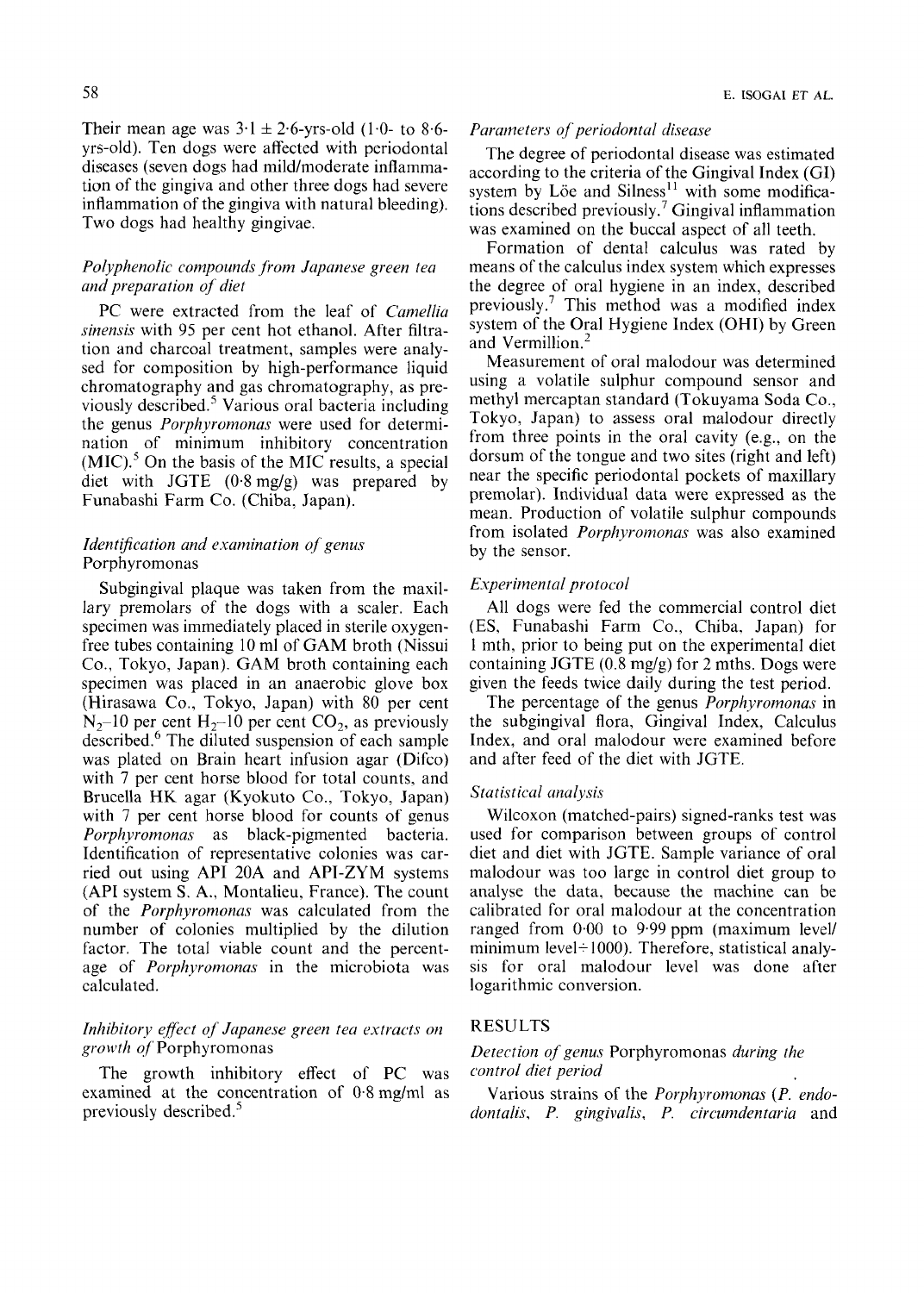|                                    |     | Selected characteristics* |           |        |     |   |  |   |   |           | No of    |
|------------------------------------|-----|---------------------------|-----------|--------|-----|---|--|---|---|-----------|----------|
| Strain                             |     |                           | 3         | 4      | 5   | 6 |  | 8 | 9 | 10        | isolates |
| P. asaccharolytica ATCC 25260      |     |                           |           |        |     |   |  |   |   |           |          |
| P. endodontalis ATCC 35406         |     |                           |           |        |     |   |  |   |   |           |          |
| P. gingivalis ATCC 33277           |     |                           |           |        |     |   |  |   |   |           |          |
| P. gingivalis VPB 3492             |     |                           |           |        |     |   |  |   |   |           |          |
| P. salivosa NCTC 11632             | $+$ | $^{+}$                    | $+$       | $+$    | $+$ |   |  |   |   |           |          |
| P. circumdentaria NCTC 124969      |     |                           |           |        |     |   |  |   |   |           |          |
| P. canoris NCTC 12835              |     |                           |           |        |     |   |  |   |   |           |          |
| Isolates as <i>P. endodontalis</i> |     |                           |           |        |     |   |  |   |   |           | 27       |
| Isolates as $P$ . gingivalis       |     |                           |           |        |     |   |  |   |   |           |          |
| Isolates as P. circumdentaria      |     |                           |           |        |     |   |  |   |   | $\ddot{}$ | 8        |
| Unclassified isolates group A      |     |                           | $\ddot{}$ |        |     |   |  |   |   | $\ddot{}$ |          |
| Unclassified isolates group B      |     |                           | $^{+}$    | $^{+}$ |     |   |  |   |   | $\ddot{}$ |          |
| Unclassified isolates group C      |     |                           |           |        |     |   |  |   |   | $^{+}$    | 3        |

Table 1. Selected characteristics of isolates of the genus *Porphyromonas* which may enable differentiation of species: comparison of canine isolates with known canine, feline and human members of the genus

\*Selected characteristics 1-8: Int. J. Syst. Bacteriol. 44: 204-208, 1994 by D. N. Love et al.

1: catalase activity, 2: lipase activity, 3: Trypsin-like activity. 4: Chymotrypsin activity, 5:  $\alpha$ -galactosidase activity, 6:  $\beta$ -galactosidase activity, 7: N-acetyl- $\beta$ -glucosaminidase activity. 8: *u*-fucosidase activity, 9: production of volatile sulphur compounds, 10. sensitive to JGTE (0.8 mg/ml).

Table 2. Effects of Japanese green tea extracts on various parameters in dogs with obvious periodontal diseases

| Parameters                      | Means $\pm$ SE in dogs fed |                 |            |  |
|---------------------------------|----------------------------|-----------------|------------|--|
|                                 | Control diet               | Diet with JGTE  | p*         |  |
| Percentage <i>Porphyromonas</i> | $38.5 \pm 6.1$             | $15.6 \pm 5.2$  | < 0.01     |  |
| Gingival index                  | $0.51 \pm 0.12$            | $0.13 \pm 0.02$ | < 0.01     |  |
| Calculus index                  | $0.87 \pm 0.18$            | $0.82 \pm 0.18$ | NS.        |  |
| Oral malodour (ppm)             | $3.05 \pm 1.25$            | $0.42 \pm 0.06$ | $< 0.01$ + |  |

\*Wilcoxon (matched-pairs) signed-ranks test was done. NS: not significant.

†Statistic analysis was done after logarithmic conversion.

unclassified species) were detectable during the control diet period (Table 1). Almost all of the black-pigmented bacteria belonged to the genus *Porphyromonas*, especially those from the plaque samples of dogs with gingival inflammation  $(GI>0.2)$ . They were indole-positive and asaccharolytic in the API 20A system. Forty-seven Porphyromonas isolates were obtained from subgingival plaque of dogs with gingivitis/ periodontitis. They were divided into six groups by the selected characteristics in API-ZYM system (Table 1). P. canoris could not be isolated from subgingival plaque. All isolates produced volatile sulphur compounds. All of them were sensitive to

JGTE at the concentration of  $0.8$  mg/ml (Table 1). This value has been previously reported to be the MIC of several strains of *Porphyromonas.*<sup>5</sup>

## Effects of diet with JGTE on periodontal disease

Diet with JGTE  $(0.8 \text{ mg/g})$  was prepared on the basis of previously reported MIC results. Before feeding the diet with JGTE, dogs were fed a control diet. After 2 mths, the percentage of canine Porphyromonas significantly decreased (Table 2), as did the degree of gingival inflammation (Table 2). However, the calculus index was constant for the observation period (Table 2).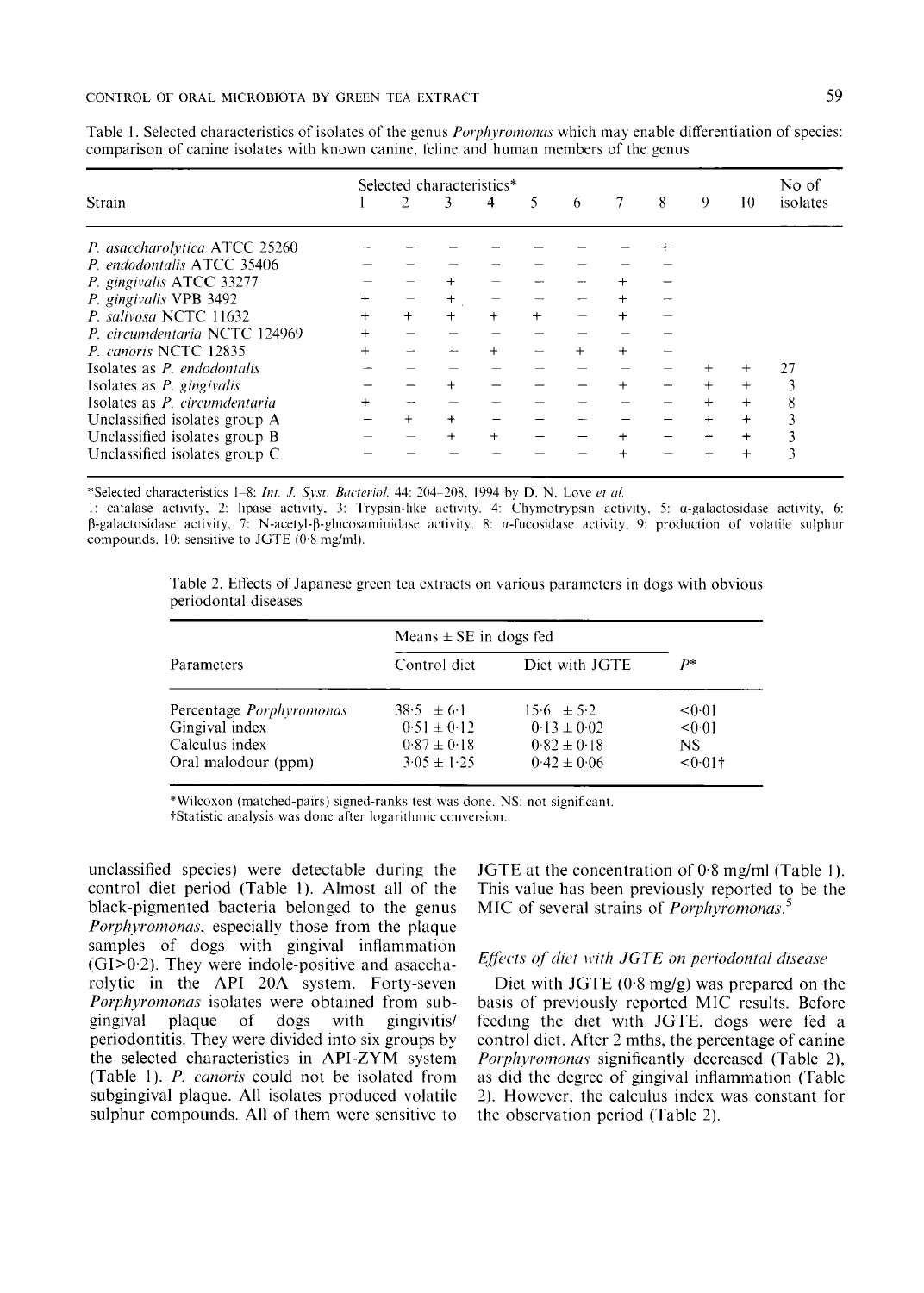# *Eflect of diet with Japanese green tea extracts on oral malodour -formation*

The level of oral malodour varied among the dogs fed the control feed and it seemed that the variation of oral malodour was associated with the presence of the genus *Porphyromonns* (data not shown). Diet with JGTE was effective in the inhibition of oral malodour (Table 2). All isolates (strains of *Porphyromonus)* produced volatile sulphur compounds (Table 1). Gas obtained from 24 h culture (GAM liquid medium) included the volatile sulphur compounds in high level *(7* 10 ppm: higher than the values for which the machine is calibrated).

# DISCUSSlON

The present study investigated the effects of diet containing 0.8 mg/g JGTE on canine periodontal disease. The diet program was controlled and the diet showed potentially valuable antiperiodontopathic activities in dogs. The effect can associate inhibition of bacterial growth, antiinflammation and inhibition of oral malodour. In the first step, growth inhibition of periodontopathic bacteria such as genus *Porphyromonas* may occur. Reductions in gingival inflammation and oral malodour may result from changes in the composition of the oral microbiota.

The JGTE were found to effectively inhibit the growth of canine oral bacteria *in vitro.'* The results suggest that the inhibitory effect on *Porphyromonus* species may be caused by the direct inhibition of its growth. Furthermore, the green tea extracts were not only effective against *Porphyromonas*  species but also to other canine oral bacteria.' The inhibitory effect of plaque deposition could be induced by the diet with JGTE.

**A** number of oriental medicinal plants such as Japanese green tea, Chinese green tea, oolong tea, and black tea, are rich in tannins. Various tannins have been isolated from these plants, and some of their effects on coexisting substances, including antibacterial effects, are well known. Ooshima *ei*   $al.$ <sup>14</sup> examined the inhibitory effect of oolong tea extract containing polymerised polyphenols on plaque deposition in human volunteers. They suggest that the inhibitory effect on human plaque deposition may be caused by the inhibition of glucan synthesis and not by the antimicrobial effect of oolong tea extract. There are many differences between the present study and that reported

by Ooshima *et al.*,<sup>14</sup> including: (1) the use of dogs or human volunteers, each of which has a different oral microbiota; (2) the use of different varieties of tea; (3) differences in dietary regime; (4) length of test period; (5) disease measured (if periodontal disease or dental caries). However, polyphenolic compounds in various tea preparations were found to alter the oral microbiota in both studies and may be useful in the prevention of oral diseases.

PC in green tea extracts contained five major compounds:  $(-)$ -epigallocatechin gallate (EGCg),  $(-)$ -epigallocatechin (EGC),  $(-)$ -epicatechin gallate  $(ECG)$ ,  $(-)$ -epicatechin  $(EC)$ ,  $D-(+)$ catechin.<sup>5</sup> It has been shown that several PC such as EGC, EGCg possesses strong bactericidal as well as antibacterial activities. A common characteristic of these components is the presence of a galloradical (pyrogallol). $15$ 

Love *et al.* placed several groups of the organisms in the genus *Porphyromonas* from the canine oral cavity. One group, which comprised 12 of the 259 phenotypically characterised isolates, was recently described as a new species (P. canoris).<sup>12</sup> Recently, further new species, *P. cangingivalis* and *P. cansulki,* were reported by these authors.' At about the same time, two new species, P. *gingivirunis* and *P. rrevioricanis,* were proposed for black-pigmented, asaccharolytic, anaerobic, gramnegative, rod-shaped organisms isolated from the gingival crevicular fluids of beagle^.^ Our unclassified isolates appeared to be different from these species on the basis of selected characteristics using the API-ZYM system. The genus *Porphyromonas* is clearly a heterogeneous one and encompasses a diverse range of isolates from distinct areas, distinct canine species, or distinct disease types.

Oral malodour originates in the oral cavity as the results of microbial metabolism.20 Many of the isolates obtained in this study produced strong malodour when grown in the laboratory. Oral malodour was clearly inhibited by the diet with JGTE. The reduction of oral malodour may be related to inhibition of bacterial metabolism. Diet is made up of a complex mixture and various commercial diets have been used for dogs. Canine periodontal diseases are often considered to be diet-related disorders and a soft diet favours rapid accumulation of dental plaque, which may result in periodontitis. Application of green tea extracts to diet may be a useful method for the prevention of canine periodontal diseases.